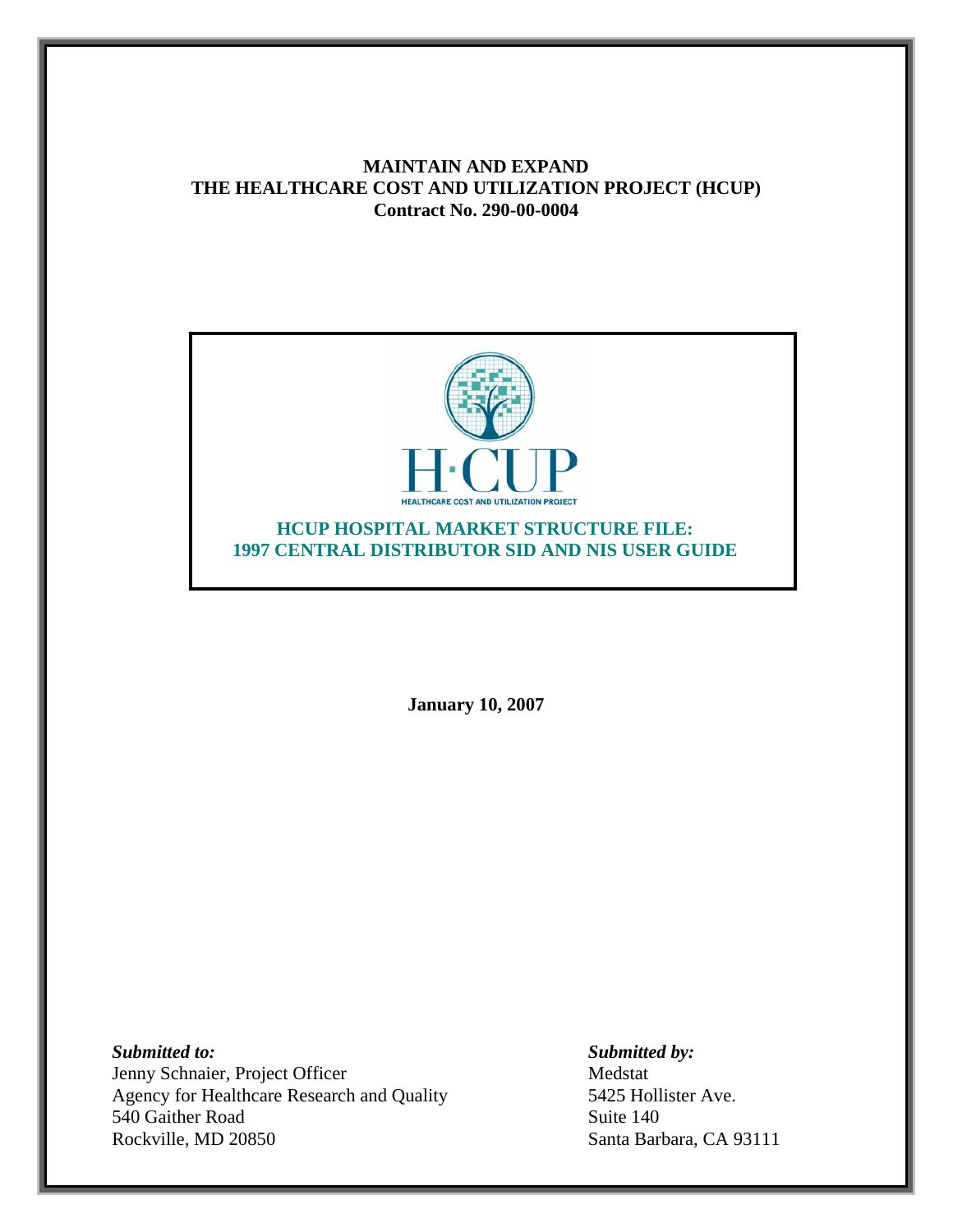## **HCUP Hospital Market Structure File: 1997 Central Distributor SID and NIS User Guide**

#### 1. Purpose

The purpose of this data file is to provide Healthcare Cost and Utilization Project (HCUP) data users with measures that characterize the market structure of hospitals in HCUP databases. These measures provide estimates of the intensity of competition that hospitals may be facing under various definitions of market area. The file provides a supplemental set of hospital-level measures for hospitals in most states that participated in HCUP for the 1997 data year. States participating in the 1997 HCUP Hospital Market Structure File are: AZ, CA, CO, FL, GA, HI, IA, IL, MA, MD, MO, NJ, OR, UT, WA, and WI.

This file can be linked to the 1997 HCUP inpatient databases – the NIS and the Central Distributor SID in participating states – by using the HOSPID variable. Hospital market structure measures can then be included in analyses using the NIS and Central Distributor SID. Because the 1997 KID contains a stand-alone record number that does not link to other HCUP databases, this file cannot be linked to the 1997 KID database.

### 2. File Format

The data set contains records at the hospital level for individual hospitals in the NIS and Central Distributor SID for states that agreed to release the Hospital Market Structure File with their data. This includes 735 of the 1,012 NIS hospitals; and 954 of the 1,227 Central Distributor SID hospitals in 1997 (unduplicated HOSPIDs, because the Central Distributor SID for CA and SC does not contain HOSPID, hospitals in those two states are not included in this count). All HCUP hospitals in this file are also contained in the American Hospital Association (AHA) 1997 Annual Survey Database. However, the identities of some hospitals are concealed.

Six states that participated in HCUP for the 1997 data year are not included in the HCUP Hospital Market Structure File (CT, KS, NY, PA, SC, and TN). In three other states (GA, HI, and MO), some measures were set to *missing* to protect the identity of the hospitals.

### 3. Linking to HCUP Inpatient Databases

The Hospital Market Structure File includes variables that indicate whether a hospital is available in the HCUP NIS or Central Distributor SID. These variables aid in linking the file to the HCUP inpatient databases.

Each of the 16 states in the Hospital Market Structure File participated in the 1997 NIS and a sample of their hospitals is included in each of these HCUP databases. Fourteen states participated in the 1997 Central Distributor SID and 12 states agreed to release the market structure measures with their data. However, because the Central Distributor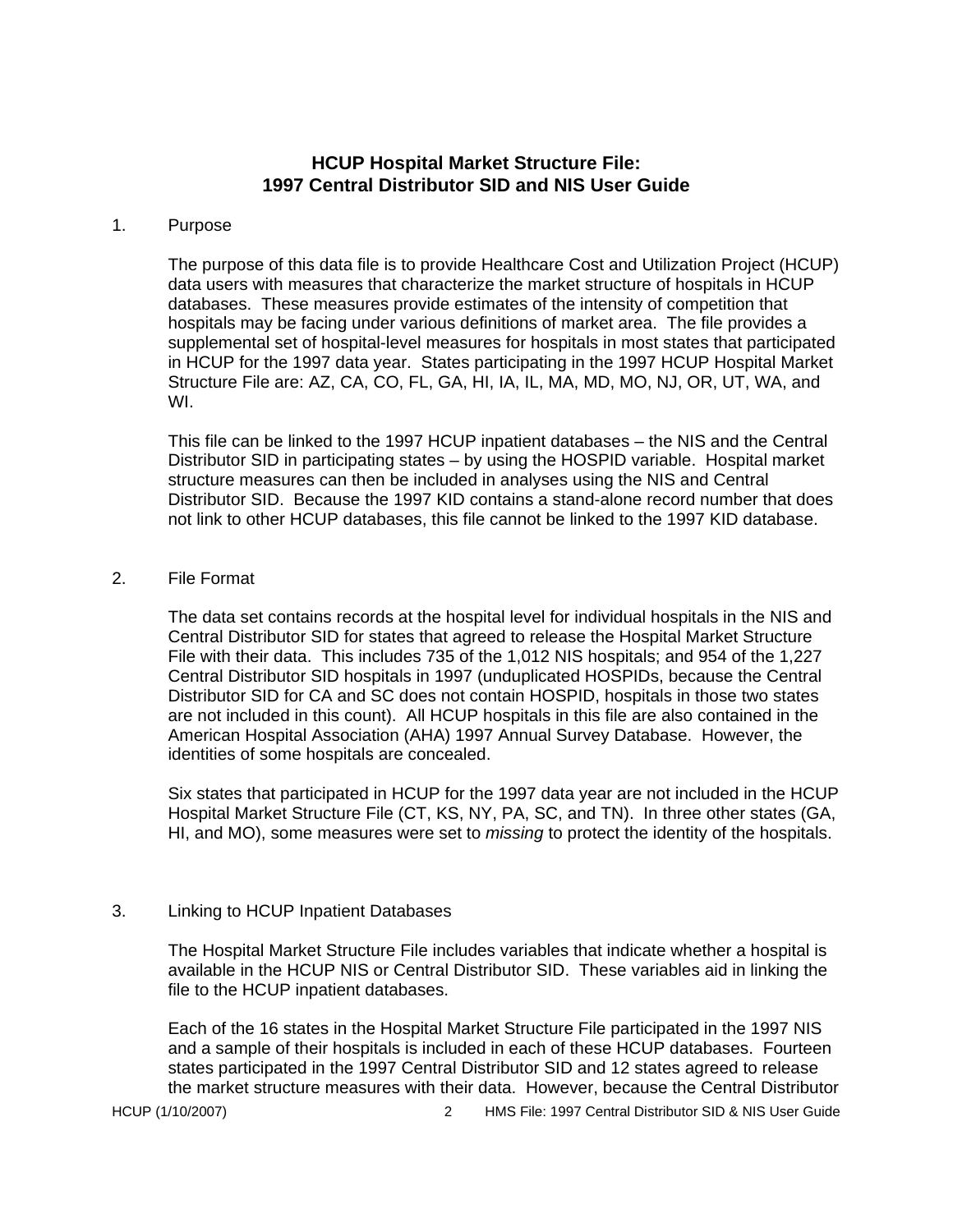SID for CA does not contain HOSPID, CA SID is not included in the Hospital Market Structure File. The complete enumeration of hospitals from each of the remaining 11 states is included in the HCUP Hospital Market Structure File. The participating states are: AZ, CO, FL, IA, MA, MD, NJ, OR, UT, WA, and WI.

For the NIS, users should first select hospitals from the Hospital Market Structure File where NIS=1 and then link the resulting Hospital Market Structure File to the NIS by HOSPID.

For the Central Distributor SID, users should first select hospitals from the Hospital Market Structure File where CD SID=1 and STATE=pc, where "pc" is the state postal code for the corresponding Central Distributor SID that will be used. Users should then link the resulting Hospital Market Structure file to the Central Distributor SID by HOSPID.

### 4. Internal Validation

The HCUP Hospital Market Structure measures are based on the methods of Wong, Zhan, and Mutter (2005). More information can be found in the peer-reviewed article: Wong HS, Zhan C, and Mutter R. "Do Different Measures of Hospital Competition Matter in Empirical Investigations of Hospital Behavior?" *Review of Industrial Organization* 26: 61-87, 2005. A copy of the article may be obtained through AHRQ's online publication request service at http://www.ahrq.gov/news/pubcat/pubcat.htm by providing the AHRQ Publication Number, 05-R050.

Refinements to the methods employed by Wong, Zhan, and Mutter (2005) are noted below. The measures developed for 1997 were compared with the corresponding measures developed when the 1997 data was used in the study noted previously and the measures developed for 2000 and 2003. All measures are consistent.

Users of the HCUP Hospital Market Structure measures should cite Wong, Zhan, and Mutter (2005) in their work.

### 5. Hospital Market Structure Measures by Market Definitions

For each market definition, the HCUP Hospital Market Structure File contains two broad measures of the intensity of hospital competition: the number of hospitals in the market (N) and the Herfindahl-Hirschman Index (HHI). HHI is the sum of squared market shares for all of the hospitals in the market. A hospital's market share is calculated as the number of discharges from that hospital divided by the total number of discharges from all hospitals in the market.

Hospital markets are defined by four different approaches: geopolitical boundaries, fixed radius, variable radius, and patient flow. A brief description of each approach follows. For further details, please see Wong, Zhan, and Mutter (2005).

A. Geopolitical Boundaries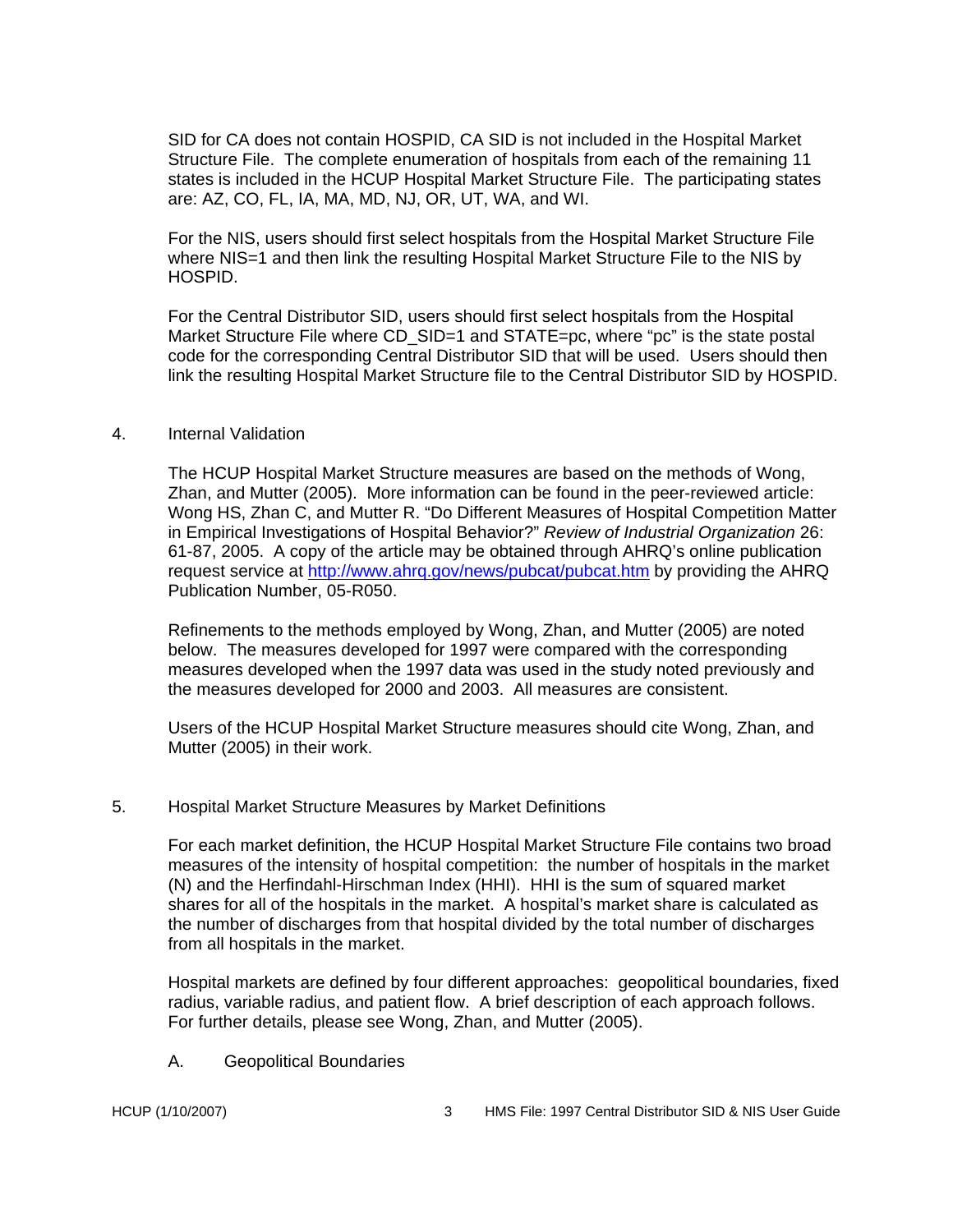Markets defined by geopolitical boundaries are based on counties, Metropolitan Statistical Areas (MSA), and Health Service Areas (HSA). The county and MSA of each hospital were obtained from the AHA 1997 Annual Survey Database. HSA values were obtained from the 2004 Area Resource File (ARF).

B. Fixed Radius

Under the fixed radius market definition, every hospital is assigned a unique market area, which is the region enclosed by a circle centered on the hospital and defined by a 15-mile radius. Hospital coordinates (i.e., longitude and latitude information) were obtained from the ArcView GIS.

C. Variable Radius

The variable radius market definition allows the radius to vary for each hospital so that it captures 75% of the hospital's discharges (or 90%, depending on the market definition used). For each hospital, we calculated the distance between the hospital and the patient ZIP Codes that it served, and ranked patient ZIP Codes according to the distance, in ascending order. Patient ZIP Codes were obtained from the HCUP SID data. We then aggregated the discharges in each ZIP Code until 75% (or 90%) of the hospital's discharges were captured. The distance between the hospital and the last ZIP Code to achieve this cutoff was the *variable radius*. Under each market definition, the number of hospitals and the HHI are reported.

D. Patient Flow

The patient flow approach defines a hospital's market as the collection of ZIP Codes that send a nontrivial amount of patients to the hospital, and that collectively account for 75%, 90%, or 95% of a hospital's discharges. For each patient ZIP Code, we first obtained the number of unique hospitals that served that ZIP Code and then ranked these hospitals in descending order of discharges in that ZIP Code. Next, we aggregated the discharges of hospitals until 75% (or 90% or 95%) of the ZIP Code's discharges were captured. The corresponding number of hospitals needed to achieve this level was the market structure measure for the ZIP Code. Third, for each hospital, we calculated the proportion of this hospital's discharges that came from each ZIP Code. That hospital's measure was the sum of ZIP-level measures weighted by the proportion of the hospital's discharges to that ZIP Code. HHI did not vary materially by 75%, 90%, or 95% of a hospital's discharges. Therefore, although we report separate measures for N, we only report one HHI measure.

6. Variable List

There are 21 variables in the HCUP Hospital Market Structure File. The following list summarizes the variables (and their respective labels) included in this file.